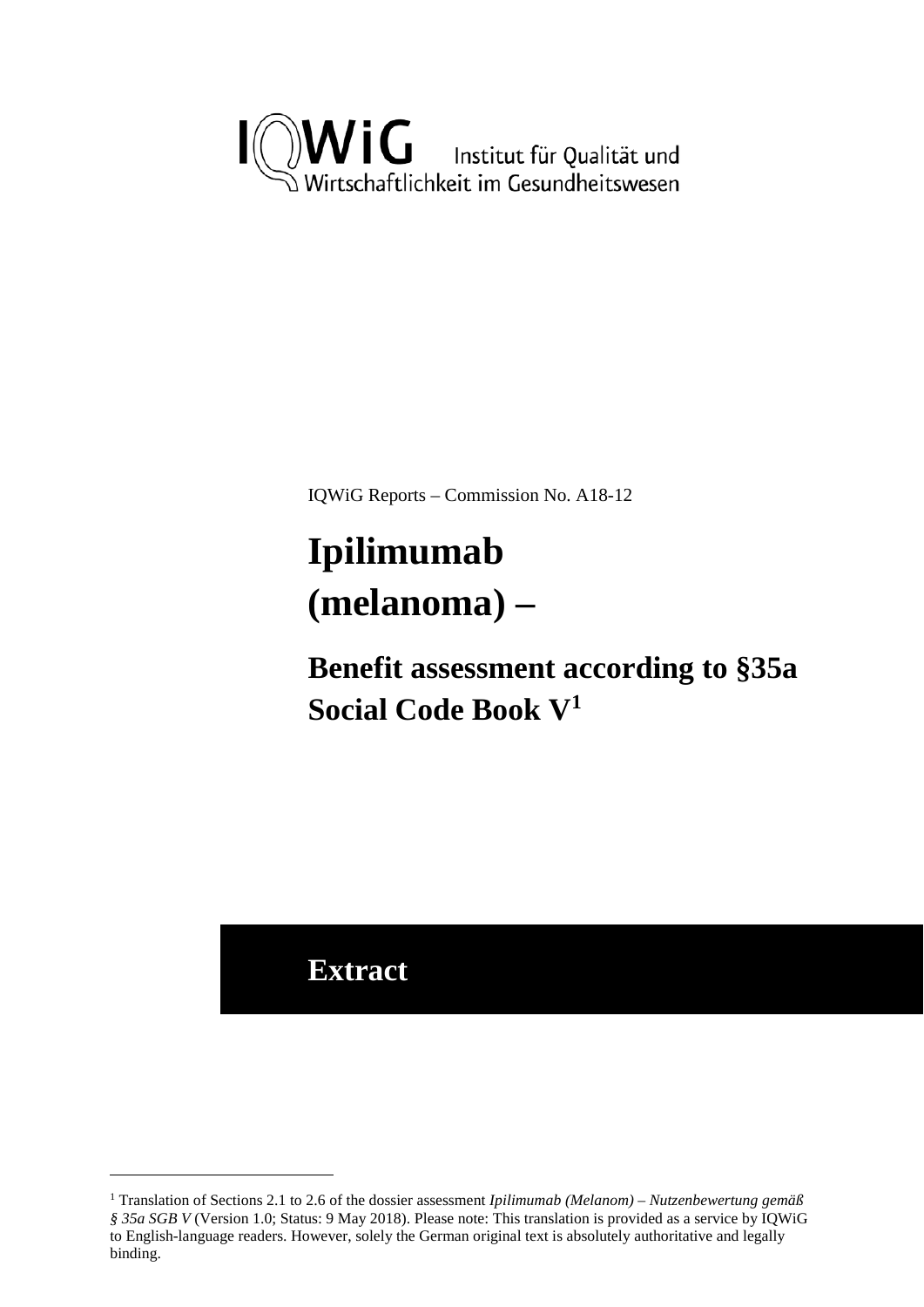# Publishing details

#### **Publisher:**

Institute for Quality and Efficiency in Health Care

#### **Topic:**

Ipilimumab (melanoma) – Benefit assessment according to §35a Social Code Book V

**Commissioning agency:**  Federal Joint Committee

**Commission awarded on:**  15 February 2018

**Internal Commission No.:**  A18-12

#### **Address of publisher:**

Institut für Qualität und Wirtschaftlichkeit im Gesundheitswesen Im Mediapark 8 50670 Köln Germany

Phone: +49 221 35685-0 Fax: +49 221 35685-1 E-mail: [berichte@iqwig.de](mailto:berichte@iqwig.de) Internet: [www.iqwig.de](http://www.iqwig.de/)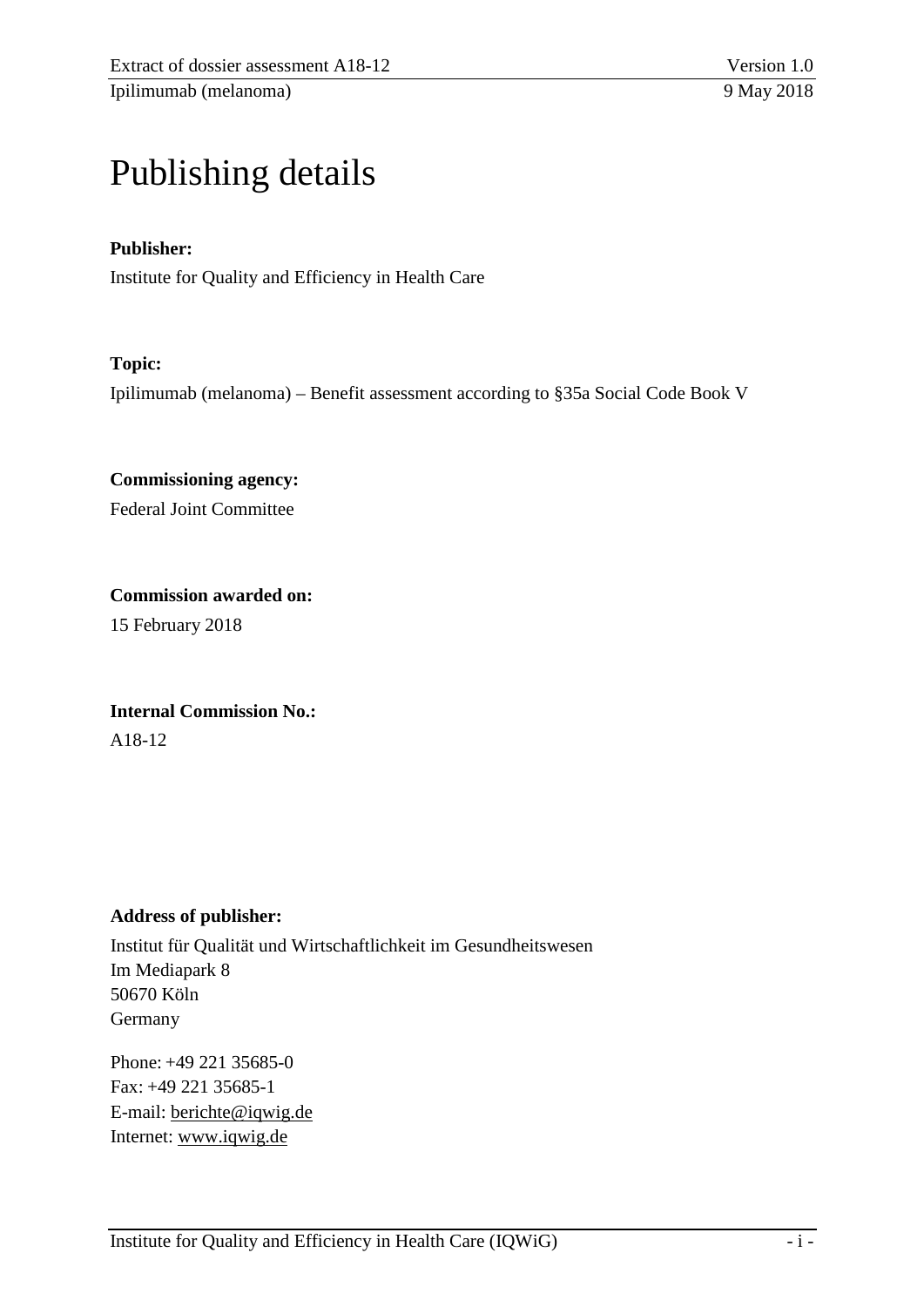Ipilimumab [\(melanoma\)](#page-0-1) 9 May 2018

#### **Medical and scientific advice:**

**Ingo Schmidt-Wolf, University Hospital Bonn, Germany** 

IQWiG thanks the medical and scientific advisor for his contribution to the dossier assessment. However, the advisor was not involved in the actual preparation of the dossier assessment. The responsibility for the contents of the dossier assessment lies solely with IQWiG.

#### **IQWiG employees involved in the dossier assessment:**

- **Susanne Haag**
- Christiane Balg
- **Lars Beckmann**
- Gertrud Egger
- Christopher Kunigkeit
- **Ulrike Lampert**
- **Volker Vervölgyi**
- Natalia Wolfram

**Keywords:** ipilimumab, melanoma, adolescent, benefit assessment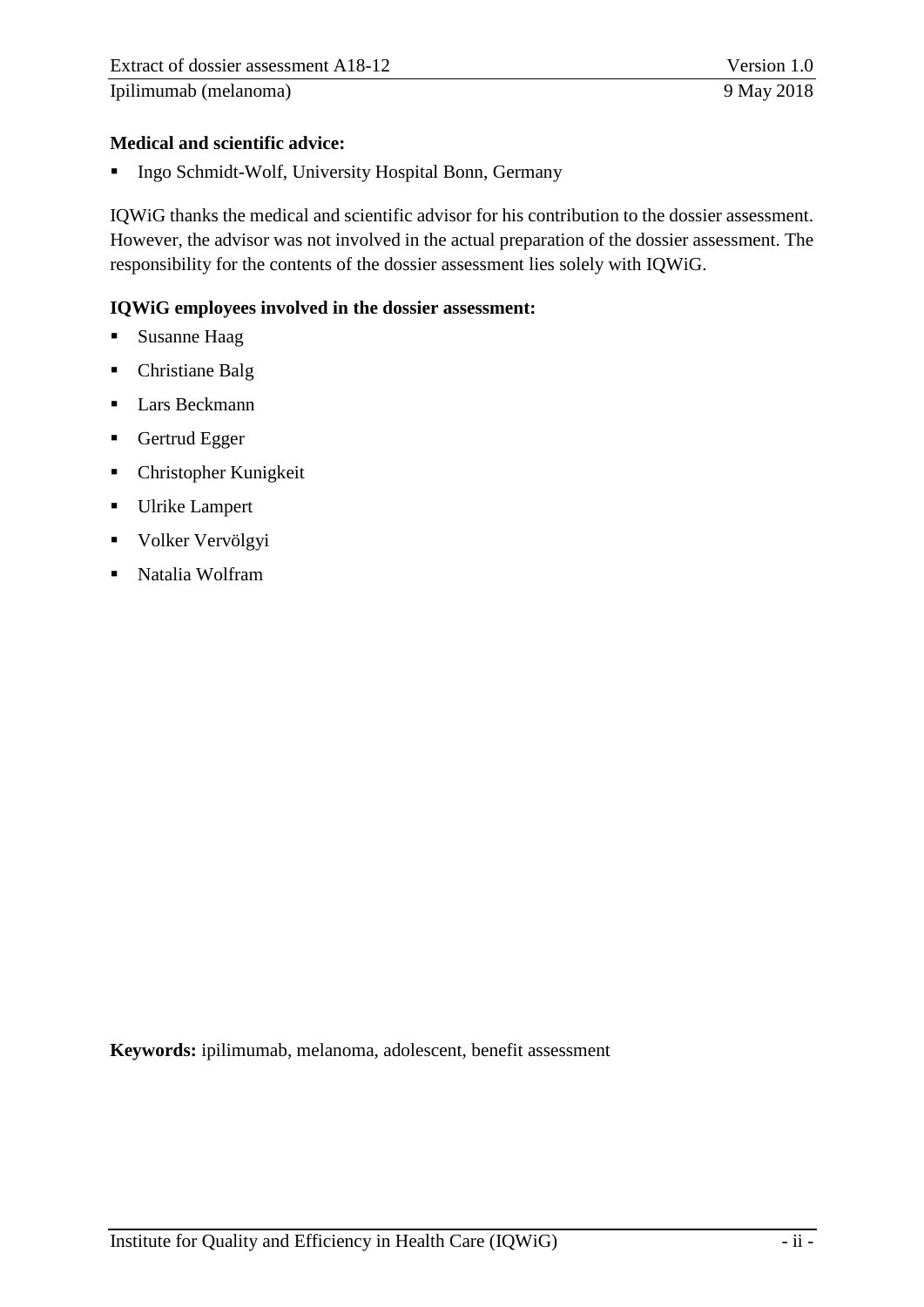Ipilimumab (melanoma)

# Table of contents

#### Page

| 2.4 |  |  |  |
|-----|--|--|--|
|     |  |  |  |
|     |  |  |  |
|     |  |  |  |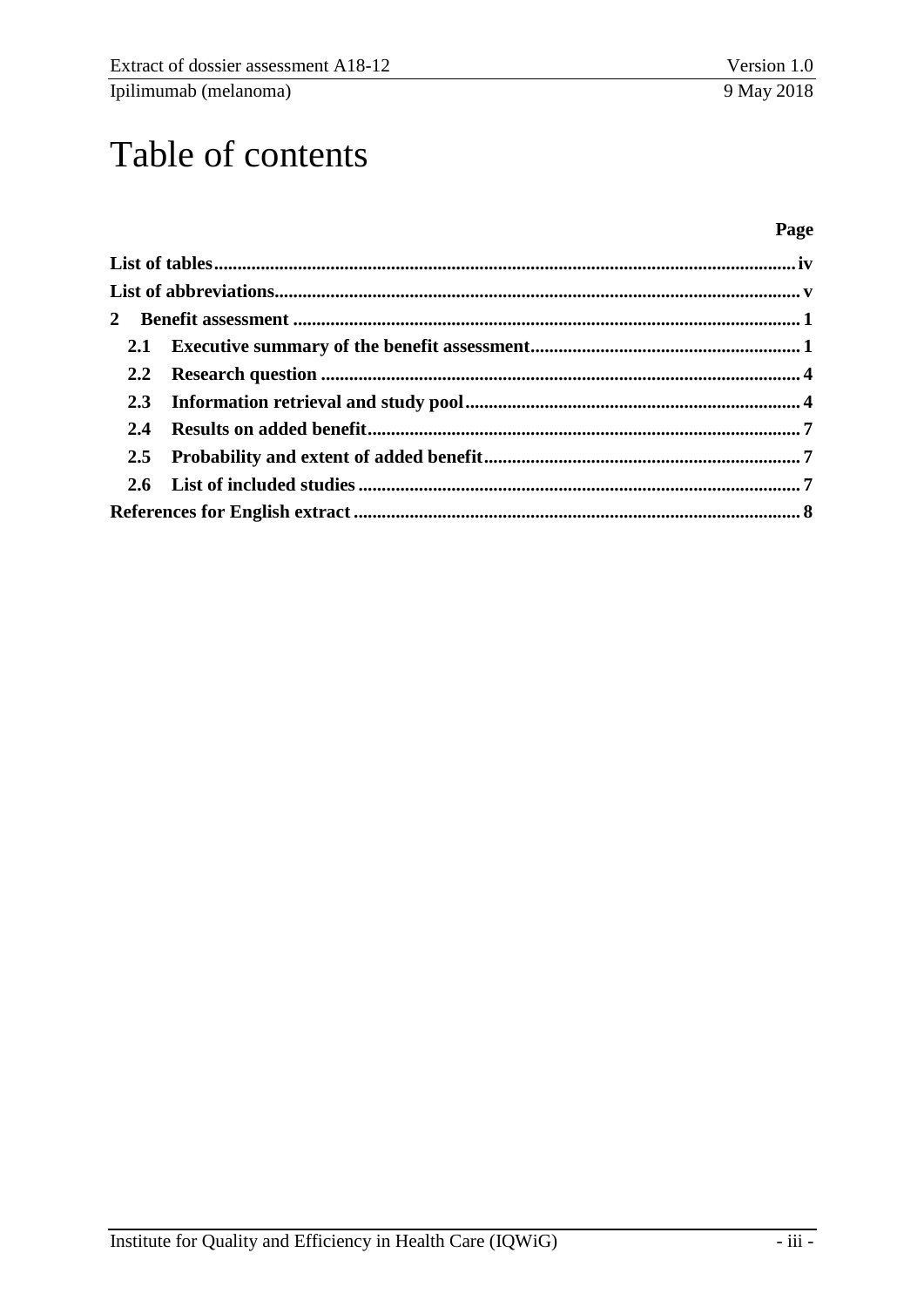**Page** 

## <span id="page-4-0"></span>List of tables<sup>2</sup>

<u>.</u>

<span id="page-4-1"></span><sup>2</sup> Table numbers start with "2" as numbering follows that of the full dossier assessment.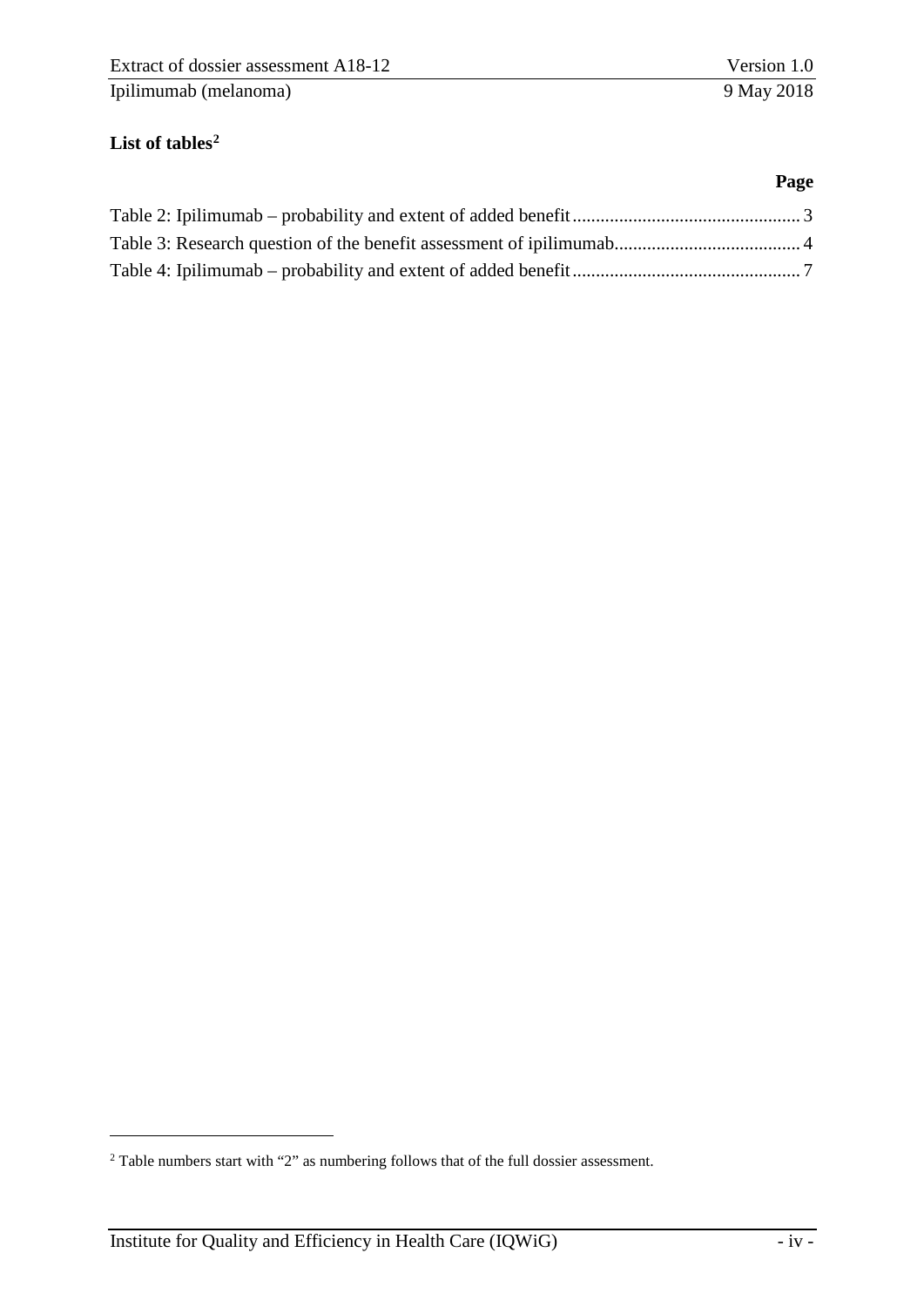### <span id="page-5-0"></span>**List of abbreviations**

| Abbreviation                                                    | <b>Meaning</b>                                                                                                            |  |
|-----------------------------------------------------------------|---------------------------------------------------------------------------------------------------------------------------|--|
| <b>ACT</b>                                                      | appropriate comparator therapy                                                                                            |  |
| <b>EMA</b>                                                      | European Medicines Agency                                                                                                 |  |
| $G-BA$<br>Gemeinsamer Bundesausschuss (Federal Joint Committee) |                                                                                                                           |  |
| IQWiG                                                           | Institut für Qualität und Wirtschaftlichkeit im Gesundheitswesen<br>(Institute for Quality and Efficiency in Health Care) |  |
| <b>TPC</b>                                                      | treatment of physician's choice                                                                                           |  |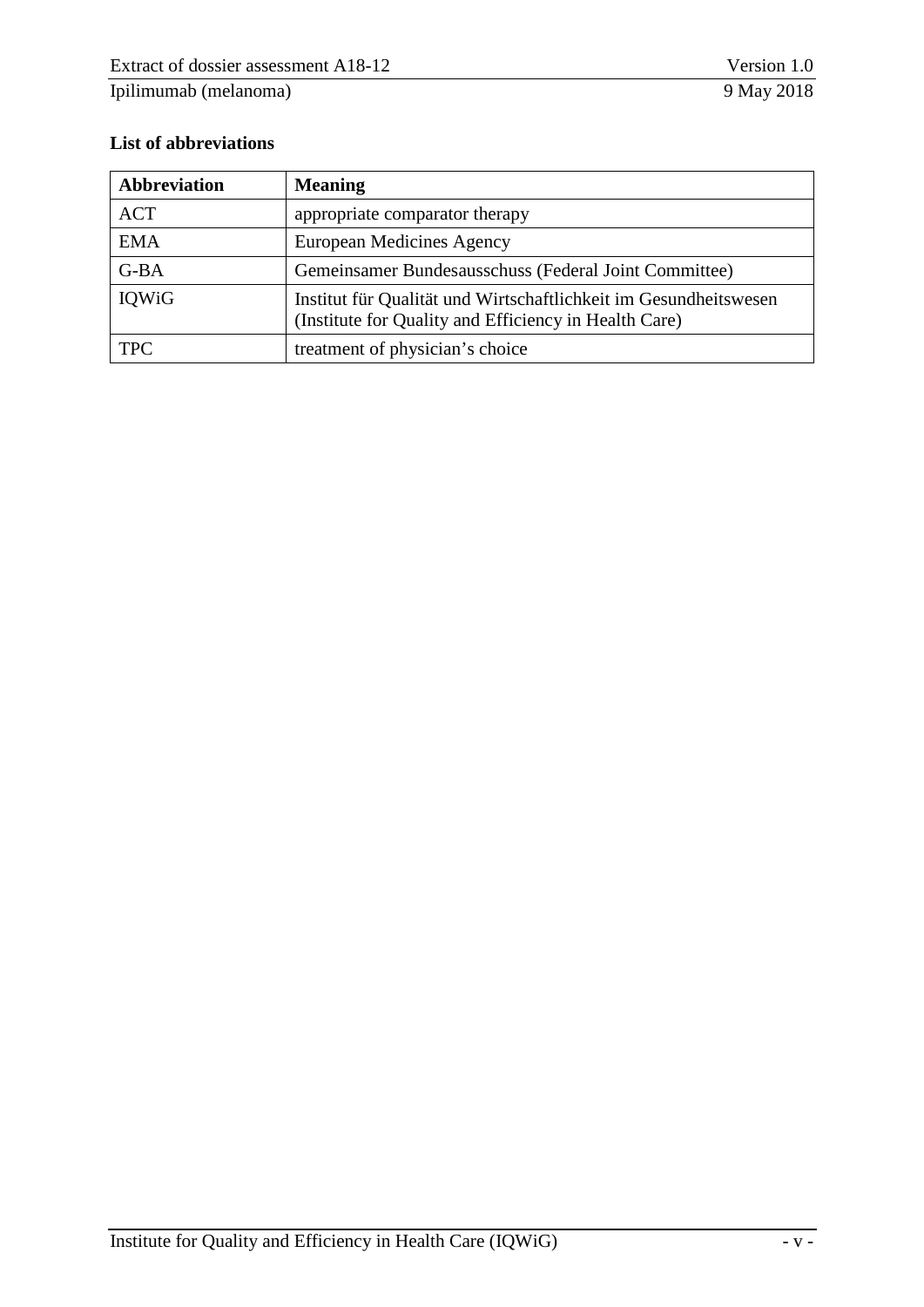Ipilimumab [\(melanoma\)](#page-0-1) 9 May 2018

#### <span id="page-6-0"></span>**2 Benefit assessment**

#### <span id="page-6-1"></span>**2.1 Executive summary of the benefit assessment**

#### **Background**

In accordance with §35a Social Code Book V, the Federal Joint Committee (G-BA) commissioned the Institute for Quality and Efficiency in Health Care (IQWiG) to assess the benefit of the drug ipilimumab. The assessment was based on a dossier compiled by the pharmaceutical company (hereinafter referred to as "the company"). The dossier was sent to IQWiG on 15 February 2018.

#### **Research question**

The aim of the present report was the assessment of the added benefit of ipilimumab in comparison with treatment of physician's choice (TPC) as appropriate comparator therapy (ACT) in the treatment of advanced (unresectable or metastatic) melanoma in adolescents 12 years of age and older.

Concurring with the G-BA's specification, the company cited TPC as ACT. According to the company's subsequent explanation, all drugs approved and recommended for the treatment of advanced melanoma in adults are also used in the treatment of adolescents and are therefore an option as ACT. According to the company, the ACT includes the following drugs and drug combinations: dabrafenib, nivolumab, pembrolizumab, talimogene laherparepvec, trametinib, vemurafenib, as well as nivolumab + ipilimumab, cobimetinib + vemurafenib, and trametinib + dabrafenib.

The present benefit assessment was conducted in comparison with the ACT specified by the G-BA. The assessment was conducted by means of patient-relevant outcomes on the basis of the data provided by the company in the dossier.

#### **Results**

No direct comparative data on ipilimumab versus the ACT were available for the adolescent target population.

For the derivation of the added benefit, the company therefore tried to transfer the results of an ipilimumab study in adults (study CA184-169) to the target population of adolescents. It used the single-arm ipilimumab study CA184-178 for adolescents.

Study CA184-169 was a randomized, double-blind controlled study on the comparison of 2 different ipilimumab dosages (3 mg/kg body weight and 10 mg/kg body weight). The study included adults with pretreated or untreated advanced (unresectable or metastatic) stage III or stage IV melanoma. Study CA184-178 was a single-arm, open-label study with ipilimumab in adolescents ( $\geq$  12 to  $\lt$  18 years) with pretreated or untreated advanced (unresectable or metastatic) stage III or stage IV melanoma. A total of 12 patients between 12 and 16 years of age were treated with ipilimumab; 8 of them received ipilimumab at a dosage of 10 mg/kg body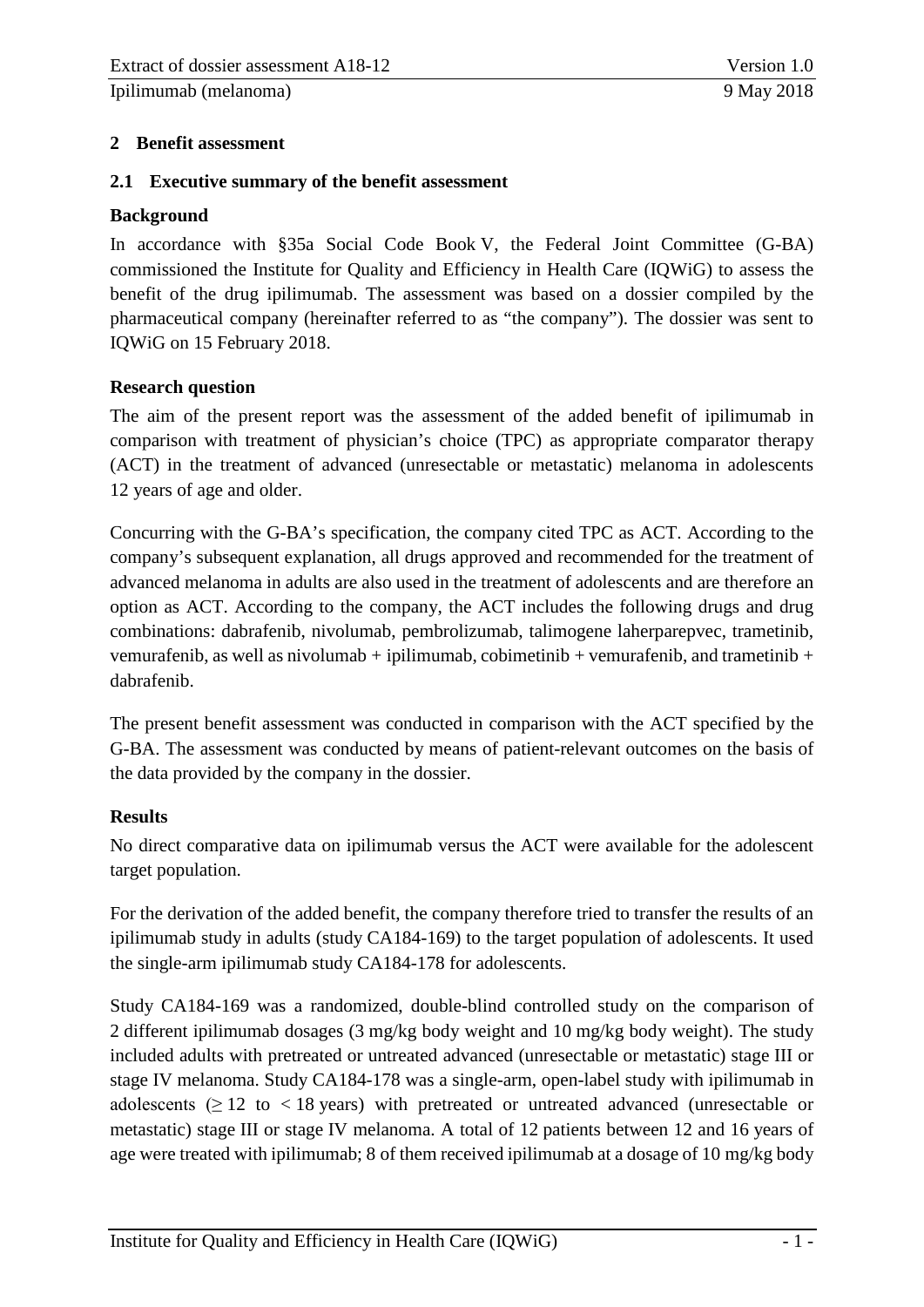weight, and 4 of them were treated with 3 mg/kg body weight, which is the dosage approved in Germany.

The company's approach to transfer study results from adults to adolescents is comprehensible as no comparative data for adolescents exist. The concrete approach adopted by the company was unsuitable, however. From the data presented by the company, an added benefit of ipilimumab versus the ACT for adolescents cannot be derived. This is justified below.

- To be able to transfer the added benefit to adolescents, studies in adults would have to produce comparative data between ipilimumab (3 mg/kg body weight) and the ACT for adolescents (TPC) that show an added benefit of ipilimumab for adults. The company interpreted the ACT to include all drugs approved and recommended for the treatment of advanced melanoma in adults, e.g. dabrafenib, nivolumab or pembrolizumab. However, the company presented no data for ipilimumab in comparison with these drugs in adults, but used only the CA184-169 study on the comparison of 2 different ipilimumab dosages (3 mg/kg body weight versus 10 mg/kg body weight) for the transfer of the results. Due to the missing comparative data versus the ACT, no added benefit of ipilimumab for adult patients can be derived on the basis of the CA184-169 study. Hence, subsequent transfer of the evidence presented from the CA184-169 study for the derivation of an added benefit in adolescents is also not possible.
- From the company's point of view, the CA184-169 study already constituted an adequate adult study for the transfer of study results, which is why it did not search for further potentially relevant studies with adults. This approach of the company was inadequate. Transfer of study results from adults to adolescents also requires complete processing of the available evidence. Restriction to one adult study is not comprehensible in particular as the European Medicines Agency (EMA) also used further studies for transfer of the results in the approval procedure. Since the company also interpreted the ACT in such a way that all drugs approved and recommended for the treatment of advanced melanoma in adults are also an option as ACT, a search for corresponding adult studies of direct comparison would have been logical. Corresponding studies are known also from prior benefit assessment procedures. The KEYNOTE 006 study on the comparison of pembrolizumab 10 mg/kg body weight versus ipilimumab 3 mg/kg body weight (see dossier assessment A15-33) or the CA209-067 study on the comparison of nivolumab 3 mg/kg body weight versus ipilimumab 3 mg/kg body weight are examples (see dossier assessment A15-27 and its addendum A15-50). It is not comprehensible why the company did not consider these (and possibly further) adult studies, which investigated a direct comparison between ipilimumab and the comparator therapies defined by the company in adults, for transfer of the study results.

In summary, the company's implementation of the transfer of study results from adults to adolescents was unsuitable for the derivation of the added benefit. The adult study CA184-169 presented by the company provided no results on the comparison of ipilimumab versus the ACT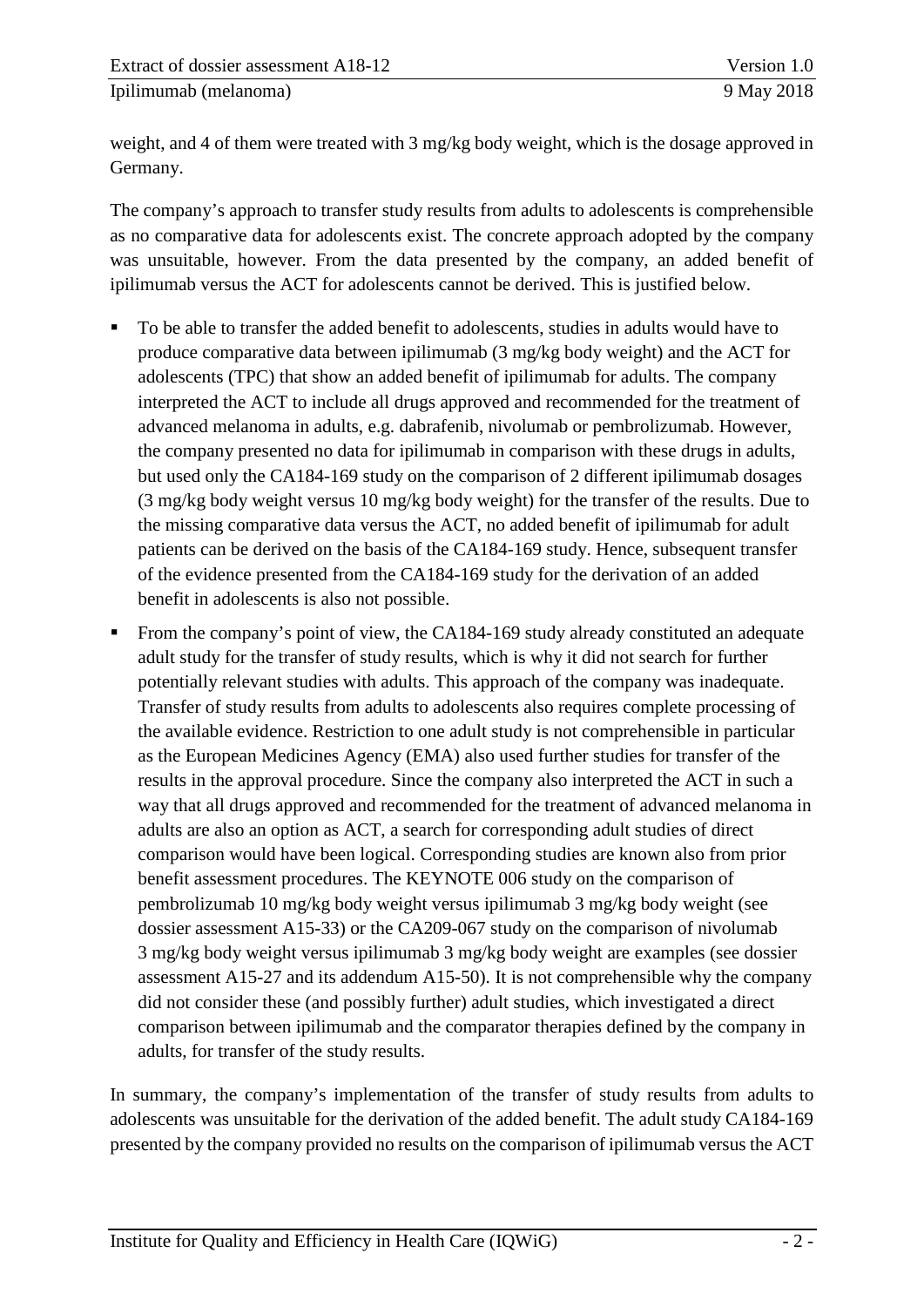or the treatment options understood by the company to be part of the ACT. In addition, the company did not consider further adult studies that compared ipilimumab with the comparator therapy considered suitable by the company (e.g. pembrolizumab) for the transfer of study results.

#### **Probability and extent of added benefit, patient groups with therapeutically important added benefit[3](#page-8-1)**

On the basis of the results presented, the probability and extent of the added benefit of the drug ipilimumab compared with the ACT is assessed as follows:

[Table 2](#page-8-0) presents a summary of the probability and extent of the added benefit of ipilimumab.

<span id="page-8-0"></span>

|  |  | Table 2: Ipilimumab – probability and extent of added benefit |
|--|--|---------------------------------------------------------------|
|--|--|---------------------------------------------------------------|

| <b>Therapeutic indication</b>                                                                                                                                 | $ACT^a$    | Probability and extent of<br>added benefit |  |  |
|---------------------------------------------------------------------------------------------------------------------------------------------------------------|------------|--------------------------------------------|--|--|
| Adolescents (between $\geq 12$ and $< 18$ years of<br>age) with advanced (unresectable or<br>metastatic) melanoma                                             | <b>TPC</b> | Added benefit not proven                   |  |  |
| a: Presentation of the ACT specified by the G-BA.<br>ACT: appropriate comparator therapy; G-BA: Federal Joint Committee; TPC: treatment of physician's choice |            |                                            |  |  |

The G-BA decides on the added benefit.

-

<span id="page-8-1"></span><sup>&</sup>lt;sup>3</sup> On the basis of the scientific data analysed, IQWiG draws conclusions on the (added) benefit or harm of an intervention for each patient-relevant outcome. Depending on the number of studies analysed, the certainty of their results, and the direction and statistical significance of treatment effects, conclusions on the probability of (added) benefit or harm are graded into 4 categories: (1) "proof", (2) "indication", (3) "hint", or (4) none of the first 3 categories applies (i.e., no data available or conclusions 1 to 3 cannot be drawn from the available data). The extent of added benefit or harm is graded into 3 categories: (1) major, (2) considerable, (3) minor (in addition, 3 further categories may apply: non-quantifiable extent of added benefit, added benefit not proven, or less benefit). For further details see [1,2].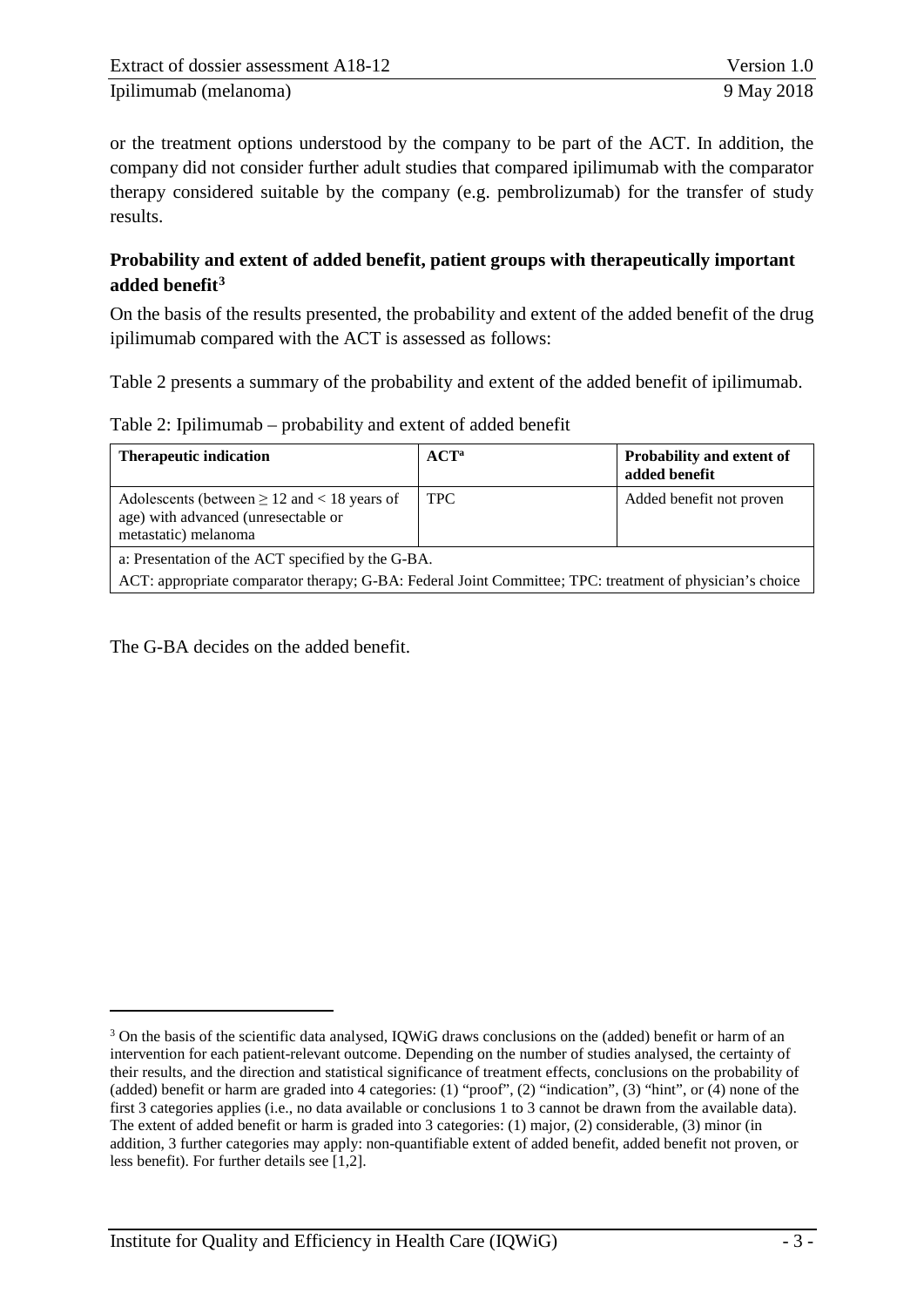## <span id="page-9-0"></span>**2.2 Research question**

The aim of the present report was the assessment of the added benefit of ipilimumab in comparison with TPC as ACT in the treatment of advanced (unresectable or metastatic) melanoma in adolescents 12 years of age and older.

[Table 3](#page-9-2) shows the therapeutic indication to be assessed and the corresponding ACT specified by the G-BA.

<span id="page-9-2"></span>

|  |  |  | Table 3: Research question of the benefit assessment of ipilimumab |
|--|--|--|--------------------------------------------------------------------|
|--|--|--|--------------------------------------------------------------------|

| <b>Therapeutic indication</b>                                                                                  | $ACT^a$    |  |  |
|----------------------------------------------------------------------------------------------------------------|------------|--|--|
| Adolescents (between $\geq 12$ and $< 18$ years of age) with advanced<br>(unresectable or metastatic) melanoma | <b>TPC</b> |  |  |
| a: Presentation of the ACT specified by the G-BA.                                                              |            |  |  |
| ACT: appropriate comparator therapy; G-BA: Federal Joint Committee; TPC: treatment of physician's choice       |            |  |  |

Concurring with the G-BA's specification, the company cited TPC as ACT. According to the company's subsequent explanation, all drugs approved and recommended for the treatment of advanced melanoma in adults are also used in the treatment of adolescents and are therefore an option as ACT. According to the company, the ACT includes the following drugs and drug combinations: dabrafenib, nivolumab, pembrolizumab, talimogene laherparepvec, trametinib, vemurafenib, as well as nivolumab + ipilimumab, cobimetinib + vemurafenib, and trametinib + dabrafenib (see also Section 2.7.1 of the full dossier assessment).

The present benefit assessment was conducted in comparison with the ACT specified by the G-BA. The assessment was conducted by means of patient-relevant outcomes on the basis of the data provided by the company in the dossier.

#### <span id="page-9-1"></span>**2.3 Information retrieval and study pool**

The study pool of the assessment was compiled on the basis of the following information:

Sources of the company in the dossier:

- study lists on ipilimumab (status: 3 January 2018)
- bibliographical literature search on ipilimumab (last search on 3 January 2018)
- search in trial registries for studies on ipilimumab (last search on 3 January 2018)

To check the completeness of the study pool:

search in trial registries for studies on ipilimumab (last search on 22 February 2018)

Concurring with the company, the check of the completeness of the study pool produced no randomized controlled trials (RCTs) with ipilimumab in the adolescent target population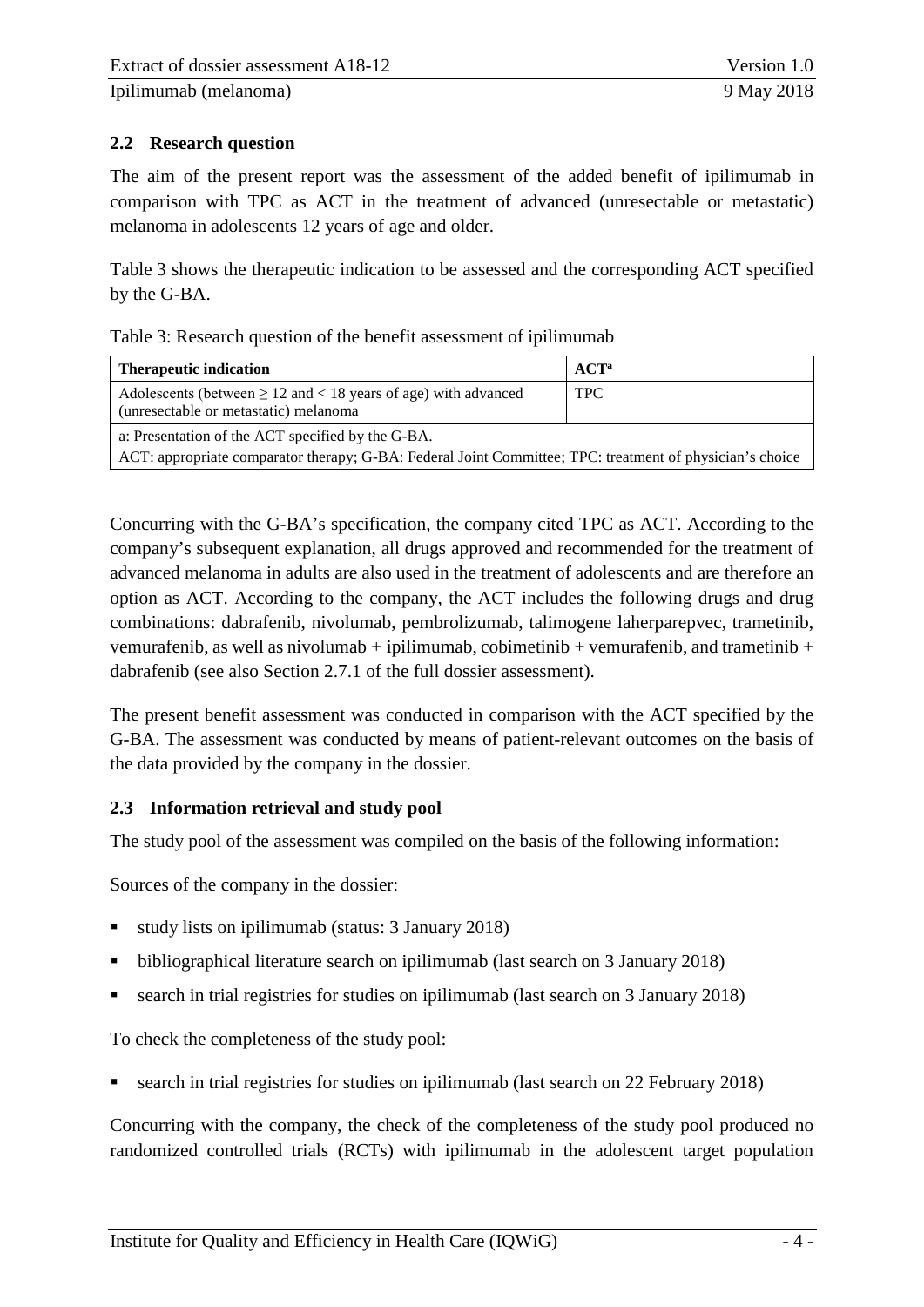(adolescents between  $\geq 12$  and  $\lt 18$  years of age). Since no directly comparative data for the adolescent target population were available, the company, with reference to the EU regulation for children [3] and the EMA reflection paper on the extrapolation of study data on children [4], considered the possibility of transferring study results from adults to adolescents. For this purpose, the company tried to transfer the results of an ipilimumab study in adults (study CA184-169 [5]) to the target population of adolescents. It used the single-arm ipilimumab study CA184-178 for adolescents [6].

The company's approach to transfer study results from adults to adolescents is comprehensible as no comparative data for adolescents exist. The concrete approach adopted by the company was unsuitable, however. From the data presented by the company, an added benefit of ipilimumab versus the ACT for adolescents cannot be derived. This is justified below.

#### **Ipilimumab study in adolescents (CA184-178)**

Study CA184178 was a single-arm, open-label study with ipilimumab in adolescents ( $\geq$  12 to < 18 years) with pretreated or untreated advanced (unresectable or metastatic) stage III or stage IV melanoma. A total of 12 patients between 12 and 16 years of age were treated with ipilimumab; 8 of them received ipilimumab at a dosage of 10 mg/kg body weight, and 4 of them were treated with 3 mg/kg body weight, which is the dosage approved in Germany  $[7]^4$  $[7]^4$ . Intravenous infusion was administered every 3 weeks for up to 4 cycles. Treatment with ipilimumab was continued until disease progression confirmed by the investigator, unacceptable toxicity, or discontinuation for other reasons. Following a recommendation by the Data Monitoring Committee, the study was ended prematurely in June 2016 because of recruitment problems due to the rareness of the disease in the investigated patient population and further available alternative treatment options (e.g. programmed cell death ligand 1 [PD-L1]-inhibiting antibodies) [8].

#### **Approach of the company to transfer study results of adult patients to the adolescent target population**

Besides the single-arm study CA184-178 in adolescents, the company used the adult study CA184-169 for the transfer of results of adult patients to the adolescent target population. Study CA184-169 was a randomized, double-blind controlled study on the comparison of 2 different ipilimumab dosages (3 mg/kg body weight and 10 mg/kg body weight). The study included adults with pretreated or untreated advanced (unresectable or metastatic) stage III or stage IV melanoma. The 727 patients were randomly allocated in a 1:1 ratio, 362 patients to the arm with the low, approved ipilimumab dosage (3 mg/kg body weight), and 365 patients to the arm with the high ipilimumab dosage (10 mg/kg body weight).

<u>.</u>

<span id="page-10-0"></span><sup>4</sup> Both groups were not planned a priori for comparison, but initially only the intervention with 10 mg/kg body weight ipilimumab was planned. With Amendment 04 in May 2014, the dosage was adjusted to the adult dosage of 3 mg/kg body weight, which was newly approved at this time point. The adolescents who were already being treated with 10 mg/kg body weight continued treatment with this dosage.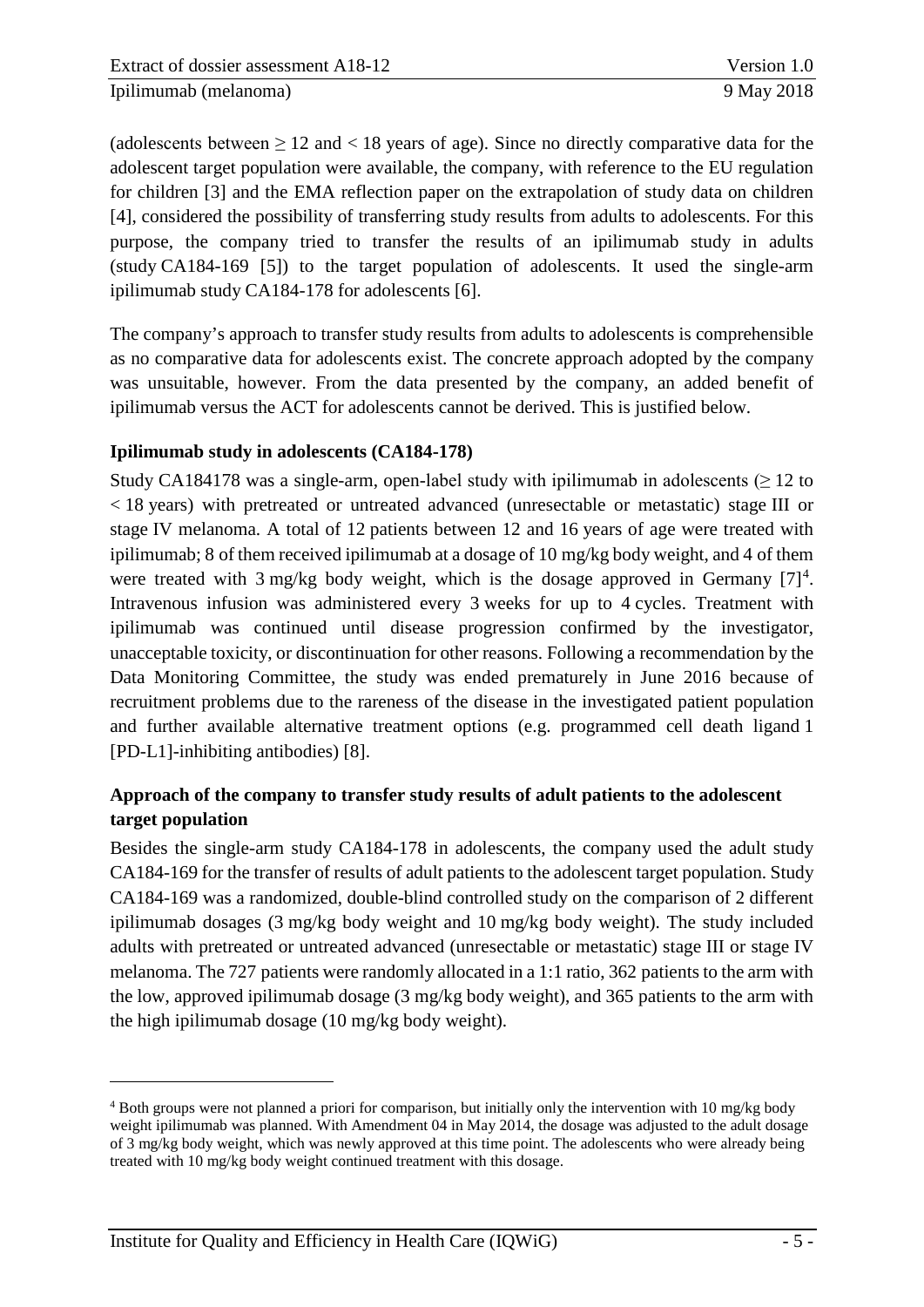The company described that the results of the study in adults can be transferred to adolescents as there is adequate comparability between the initial population (adults) and the target population (adolescents) regarding mechanism of action, pharmacokinetics, disease manifestation, and efficacy and safety. The company also referred to the fact that the EMA also used a so-called evidence transfer [8].

Irrespective of whether or not the preconditions formulated by the company for a transfer of study results were sufficient and also fulfilled, the concrete approach used by the company in the present case was unsuitable to derive conclusions on the added benefit of ipilimumab in adolescents for the following reasons:

- To be able to transfer the added benefit to adolescents, studies in adults would have to produce comparative data between ipilimumab (3 mg/kg body weight) and the ACT for adolescents (TPC) that show an added benefit of ipilimumab for adults. The company interpreted the ACT to include all drugs approved and recommended for the treatment of advanced melanoma in adults, e.g. dabrafenib, nivolumab or pembrolizumab (see also Section 2.7.1 of the full dossier assessment). However, the company presented no data for ipilimumab in comparison with these drugs in adults, but used only the CA184-169 study on the comparison of 2 different ipilimumab dosages (3 mg/kg body weight versus 10 mg/kg body weight) for the transfer of the results. Due to the missing comparative data versus the ACT, no added benefit of ipilimumab for adult patients can be derived on the basis of the CA184-169 study. Hence, subsequent transfer of the evidence presented from the CA184- 169 study for the derivation of an added benefit in adolescents is also not possible.
- From the company's point of view, the CA184-169 study already constituted an adequate adult study for the transfer of study results, which is why it did not search for further potentially relevant studies with adults (see also Section 2.7.2.3.2 of the full dossier assessment). This approach of the company was inadequate. Transfer of study results from adults to adolescents also requires complete processing of the available evidence. Restriction to one adult study is not comprehensible in particular as the EMA also used further studies for transfer of the results in the approval procedure ([8], see also Section 2.7.2.3.2 of the full dossier assessment). Since the company also interpreted the ACT in such a way that all drugs approved and recommended for the treatment of advanced melanoma in adults are also an option as ACT, a search for corresponding adult studies of direct comparison would have been logical. Corresponding studies are known also from prior benefit assessment procedures. The KEYNOTE 006 study on the comparison of pembrolizumab 10 mg/kg body weight versus ipilimumab 3 mg/kg body weight (see dossier assessment A15-33 [9]) or the CA209-067 study on the comparison of nivolumab 3 mg/kg body weight versus ipilimumab 3 mg/kg body weight are examples (see dossier assessment A15-27 [10] and its addendum A15-50 [11]). It is not comprehensible why the company did not consider these (and possibly further) adult studies, which investigated a direct comparison between ipilimumab and the comparator therapies defined by the company in adults, for transfer of the study results (see also Section 2.7.1 of the full dossier assessment).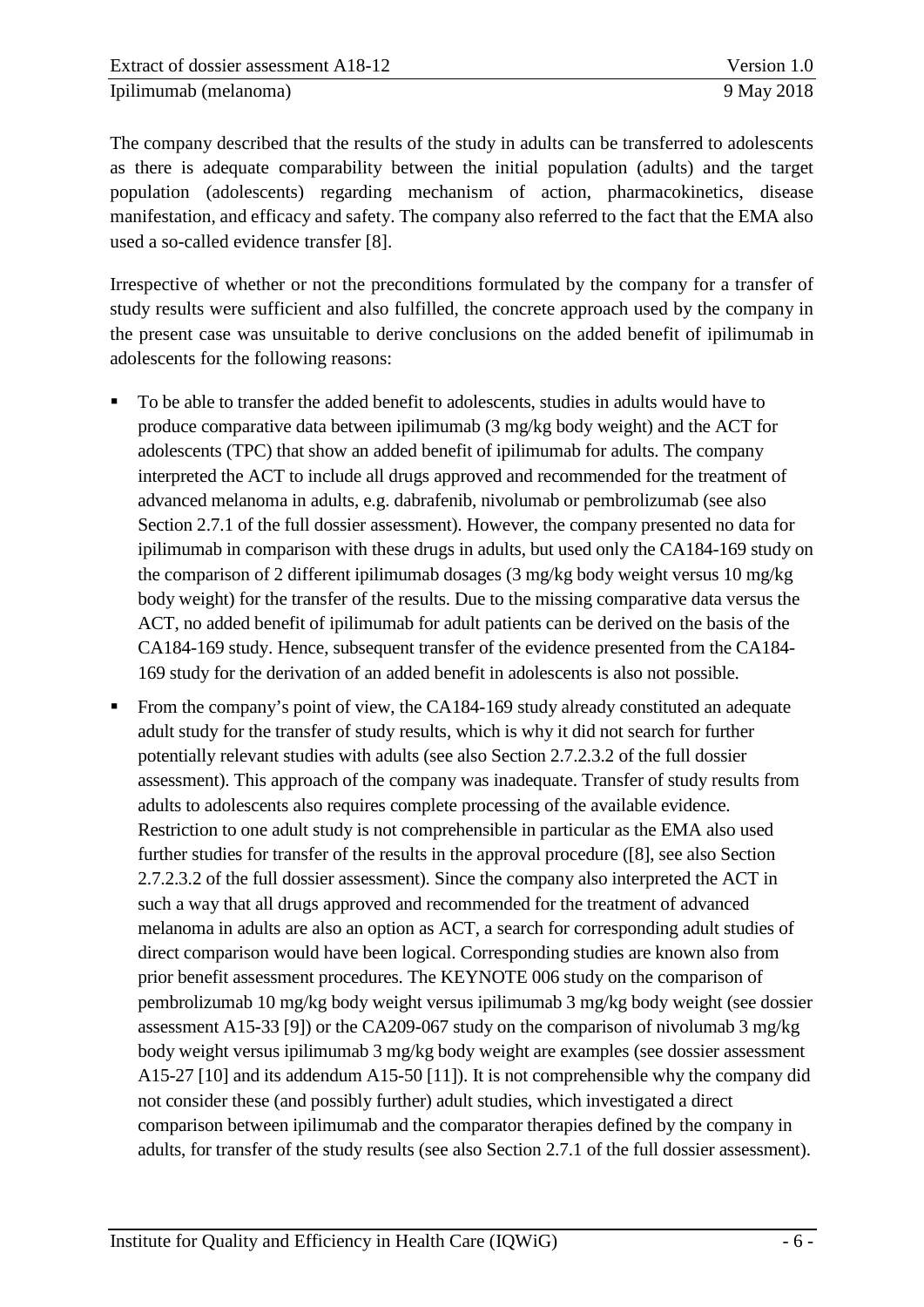In summary, the company's implementation of the transfer of study results from adults to adolescents was unsuitable for the derivation of the added benefit. The adult study CA184-169 presented by the company provided no results on the comparison of ipilimumab versus the ACT or the treatment options understood by the company to be part of the ACT. In addition, the company did not consider further adult studies that compared ipilimumab with the comparator therapy considered suitable by the company (e.g. pembrolizumab) for the transfer of study results.

#### <span id="page-12-0"></span>**2.4 Results on added benefit**

In its dossier, the company presented no suitable data for the assessment of the added benefit of ipilimumab versus the ACT. This resulted in no hint of an added benefit of ipilimumab in comparison with the ACT; an added benefit is therefore not proven.

#### <span id="page-12-1"></span>**2.5 Probability and extent of added benefit**

The result of the assessment of the added benefit of ipilimumab in comparison with the ACT is presented in [Table 4.](#page-12-3)

<span id="page-12-3"></span>

| Table 4: Ipilimumab – probability and extent of added benefit |  |  |
|---------------------------------------------------------------|--|--|
|                                                               |  |  |

| <b>Therapeutic indication</b>                                                                                                                                 | $ACT^a$    | Probability and extent of<br>added benefit |  |
|---------------------------------------------------------------------------------------------------------------------------------------------------------------|------------|--------------------------------------------|--|
| Adolescents (between $\geq 12$ and $< 18$ years of<br>age) with advanced (unresectable or<br>metastatic) melanoma                                             | <b>TPC</b> | Added benefit not proven                   |  |
| a: Presentation of the ACT specified by the G-BA.<br>ACT: appropriate comparator therapy; G-BA: Federal Joint Committee; TPC: treatment of physician's choice |            |                                            |  |

An added benefit of ipilimumab in adolescents (between  $\geq 12$  and  $\lt 18$  years of age) is not proven because the company presented no suitable data.

This deviates from the approach of the company, which derived a hint of a non-quantifiable added benefit for ipilimumab in adolescents.

The G-BA decides on the added benefit.

#### <span id="page-12-2"></span>**2.6 List of included studies**

Not applicable as the company presented no suitable data for the benefit assessment.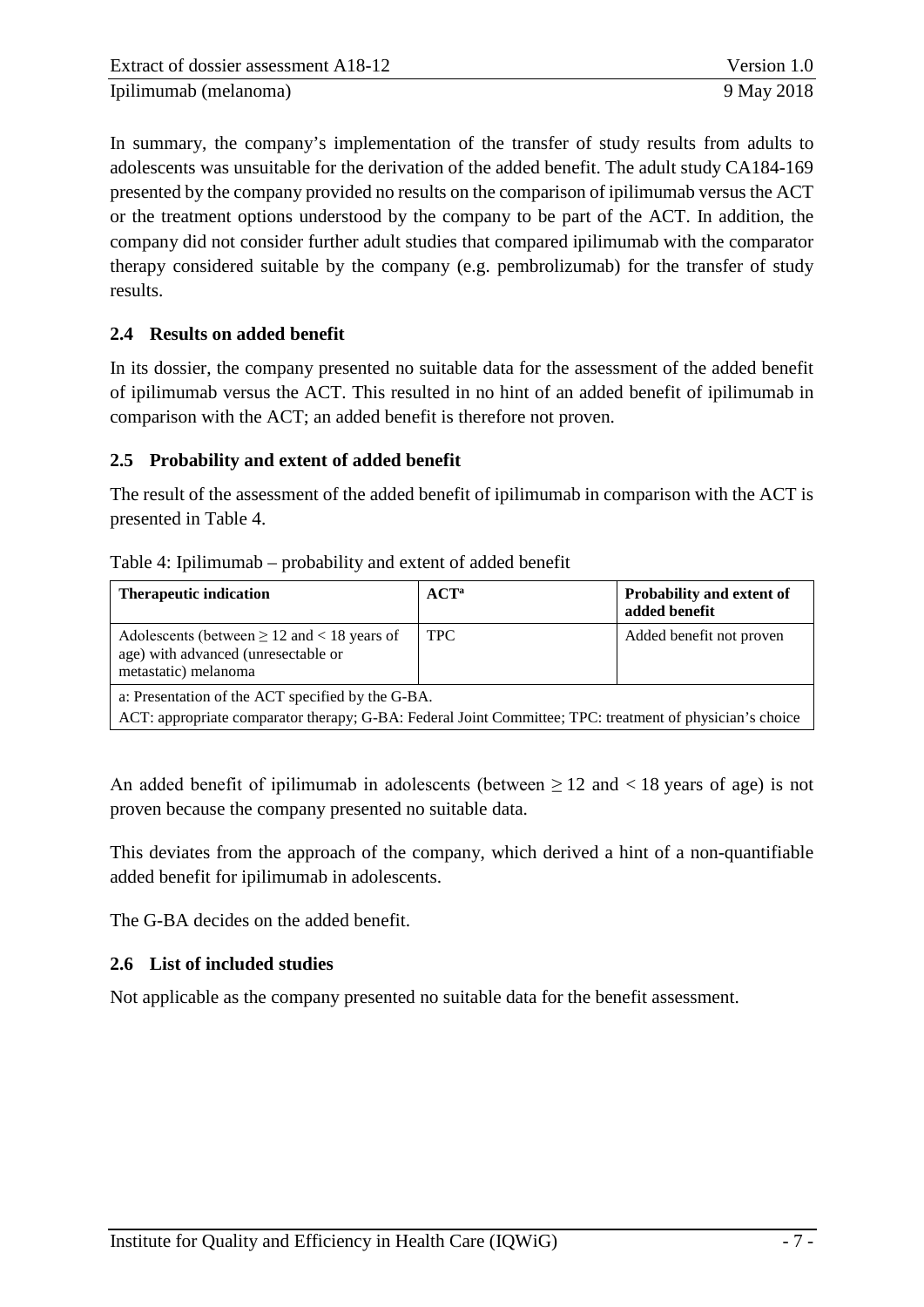Ipilimumab [\(melanoma\)](#page-0-1) 9 May 2018

#### <span id="page-13-0"></span>**References for English extract**

Please see full dossier assessment for full reference list.

The reference list contains citations provided by the company in which bibliographical information may be missing.

1. Institute for Quality and Efficiency in Health Care. General methods: version 5.0 [online]. 10.07.2017 [Accessed: 04.06.2018]. URL: [https://www.iqwig.de/download/General-](https://www.iqwig.de/download/General-Methods_Version-5-0.pdf)[Methods\\_Version-5-0.pdf.](https://www.iqwig.de/download/General-Methods_Version-5-0.pdf)

2. Skipka G, Wieseler B, Kaiser T, Thomas S, Bender R, Windeler J et al. Methodological approach to determine minor, considerable, and major treatment effects in the early benefit assessment of new drugs. Biom J 2015; 58(1): 43-58

3. Europäisches Parlament, Rat der Europäischen Union. Verordnung (EG) Nr. 1901/2006 des Europäischen Parlaments und des Rates vom 12. Dezember 2006 über Kinderarzneimittel und zur Änderung der Verordnung (EWG) Nr. 1768/92, der Richtlinien 2001/20/EG und 2001/83/EG sowie der Verordnung (EG) Nr. 726/2004. Amtsblatt der Europäischen Union 2006; (L378): 1-19.

4. European Medicines Agency. Reflection paper on extrapolation of efficacy and safety in paediatric medicine development: draft; procedure no. EMA/199678/2016 [online]. 01.04.2016. URL:

[http://www.ema.europa.eu/docs/en\\_GB/document\\_library/Regulatory\\_and\\_procedural\\_guidel](http://www.ema.europa.eu/docs/en_GB/document_library/Regulatory_and_procedural_guideline/2016/04/WC500204187.pdf) [ine/2016/04/WC500204187.pdf.](http://www.ema.europa.eu/docs/en_GB/document_library/Regulatory_and_procedural_guideline/2016/04/WC500204187.pdf)

5. Ascierto PA, Del Vecchio M, Robert C, Mackiewicz A, Chiarion-Sileni V, Arance A et al. Ipilimumab 10 mg/kg versus ipilimumab 3 mg/kg in patients with unresectable or metastatic melanoma: a randomised, double-blind, multicentre, phase 3 trial. Lancet Oncol 2017; 18(5): 611-622.

6. Geoerger B, Bergeron C, Gore L, Sender L, Dunkel IJ, Herzog C et al. Phase II study of ipilimumab in adolescents with unresectable stage III or IV malignant melanoma. Eur J Cancer 2017; 86: 358-363.

7. Bristol-Myers Squibb. Yervoy 5 mg/ml Konzentrat zur Herstellung einer Infusionslösung: Fachinformation [online]. 01.2018 [Accessed: 16.02.2018]. URL: [http://www.fachinfo.de.](http://www.fachinfo.de/)

8. European Medicines Agency. Yervoy: European public assessment report [online]. 14.12.2017 [Accessed: 22.02.2018]. URL: [http://www.ema.europa.eu/docs/en\\_GB/document\\_library/EPAR\\_-\\_Assessment\\_Report\\_-](http://www.ema.europa.eu/docs/en_GB/document_library/EPAR_-_Assessment_Report_-_Variation/human/002213/WC500242715.pdf)

[\\_Variation/human/002213/WC500242715.pdf.](http://www.ema.europa.eu/docs/en_GB/document_library/EPAR_-_Assessment_Report_-_Variation/human/002213/WC500242715.pdf)

9. Institut für Qualität und Wirtschaftlichkeit im Gesundheitswesen. Pembrolizumab: Nutzenbewertung gemäß § 35a SGB V; Dossierbewertung; Auftrag A15-33 [online]. 12.11.2015 [Accessed: 30.11.2015]. (IQWiG-Berichte; Volume 339). URL: [https://www.iqwig.de/download/A15-33\\_Pembrolizumab\\_Nutzenbewertung-35a-SGB-V.pdf.](https://www.iqwig.de/download/A15-33_Pembrolizumab_Nutzenbewertung-35a-SGB-V.pdf)